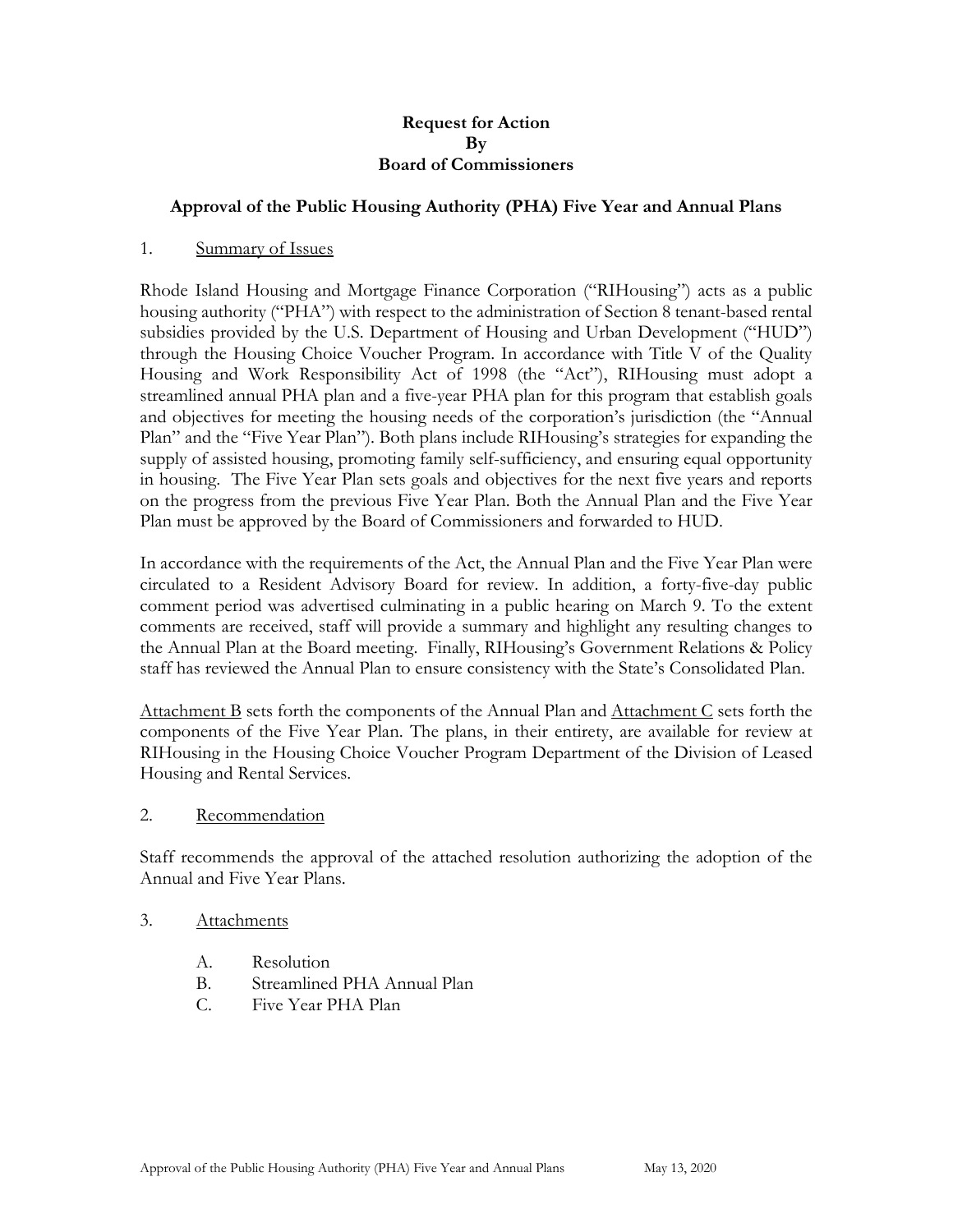## **Attachment A**

## **Resolution of the Board of Commissioners of Rhode Island Housing and Mortgage Finance Corporation**

- WHEREAS, Rhode Island Housing and Mortgage Finance Corporation ("RIHousing") has been designated by the U.S. Department of Housing and Urban Development as a public housing authority in connection with the Housing Choice Voucher Program, through which RIHousing administers tenant-based Section 8 rental assistance; and
- WHEREAS, Title V of the Quality Housing and Work Responsibility Act of 1998 requires public housing authorities that administer Section 8 assistance programs to set forth certain program-related policies and information in an annual plan (the "Annual Plan") and a five-year plan (the "Five Year Plan"), which must be adopted by the public housing authority's board of directors; and
- WHEREAS, following a public notice and comment process and an internal review of relevant policies and procedures, RIHousing staff has developed the attached Annual and Five Year Plans for the fiscal year beginning July 1, 2020.

### NOW, THEREFORE, BE IT:

- RESOLVED, that RIHousing, in its capacity as a public housing authority, be and hereby is authorized to approve and adopt the Annual Plan substantially in the form attached hereto.
- RESOLVED, that RIHousing, in its capacity as a public housing authority, be and hereby is authorized to approve and adopt the Five Year Plan substantially in the form attached hereto.
- RESOLVED, that the Executive Director, the Deputy Executive Director, and Director of Leased Housing and Rental Services, each acting singly, are authorized to take any action they deem necessary to carry out the foregoing resolutions.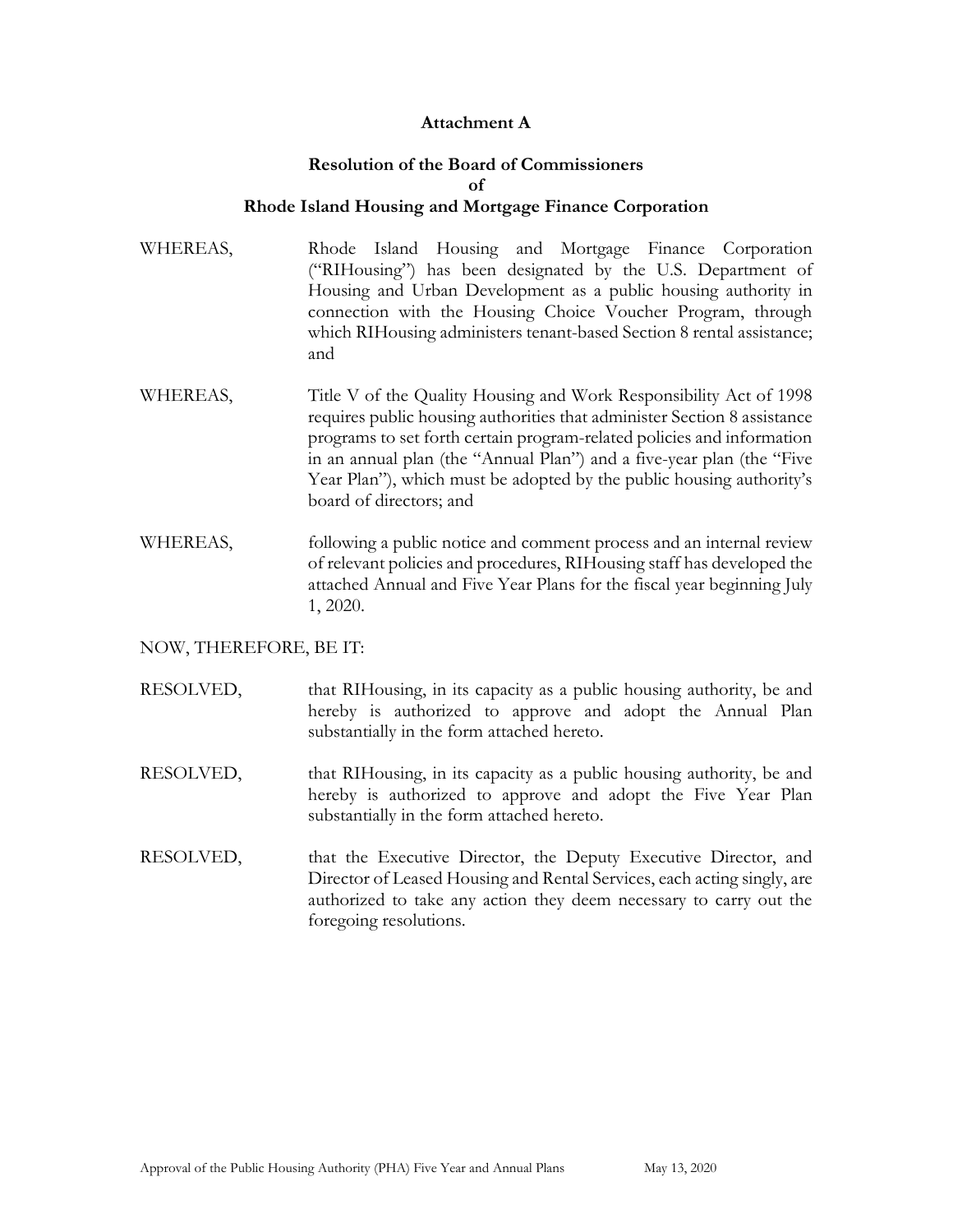## **Attachment B**

# **Streamlined PHA Annual Plan**

(attached)